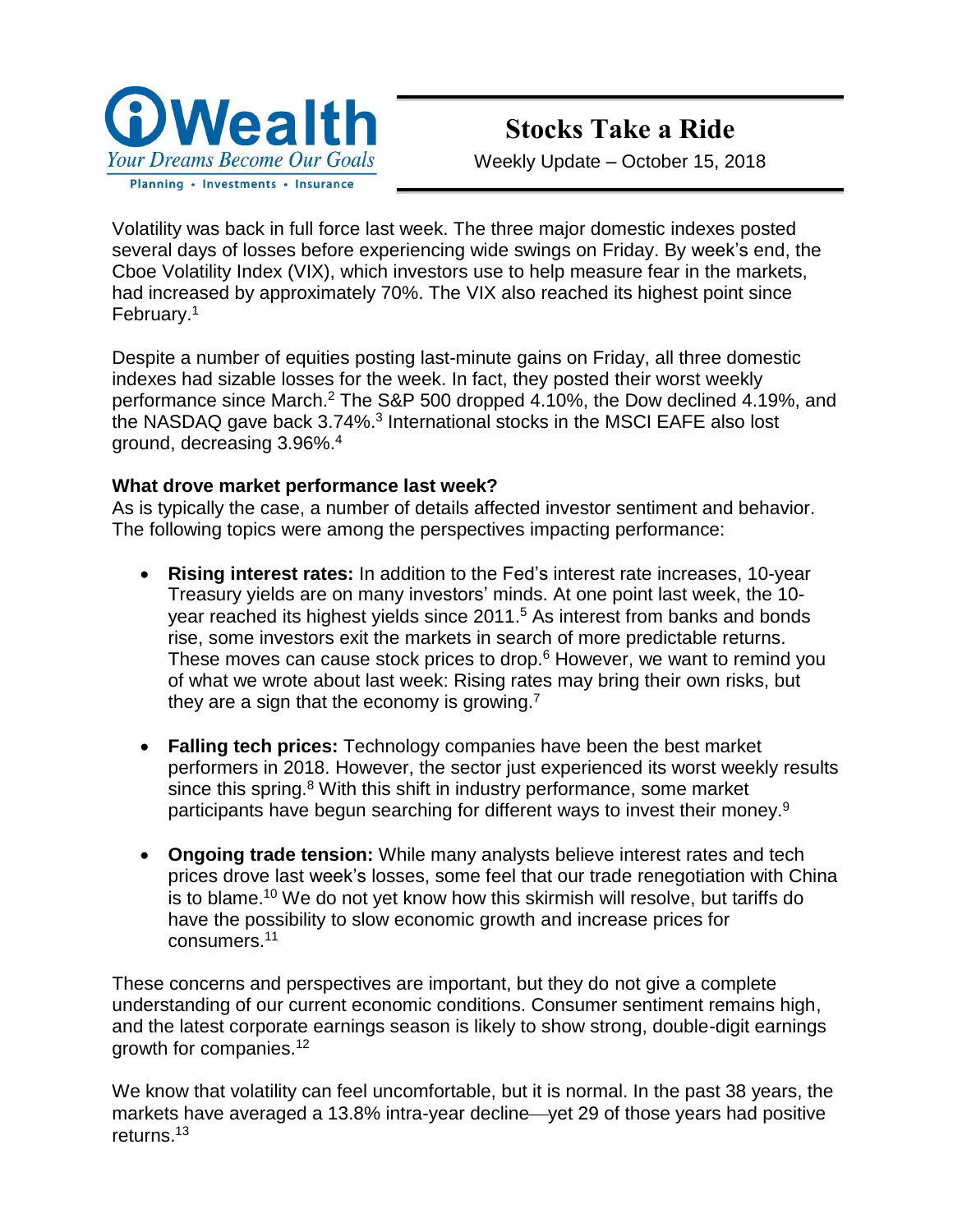As always, we are continuing to monitor economic fundamentals and investor perspectives to find a clear view of where we are today, and what may be ahead. If you have any questions, we are here for you.

#### **ECONOMIC CALENDAR**

**Monday:** Retail Sales **Tuesday:** Industrial Production, Housing Market Index **Wednesday:** Housing Starts **Thursday:** Jobless Claims **Friday:** Existing Home Sales

| DATA AS OF 10/12/2018 | 1 WEEK   | <b>SINCE 1/1/18</b> | 1 YEAR   | 5 YEAR | 10 YEAR |
|-----------------------|----------|---------------------|----------|--------|---------|
| STANDARD & POOR'S 500 | $-4.10%$ | 3.50%               | 8.48%    | 10.19% | 11.90%  |
| <b>DOW</b>            | $-4.19%$ | 2.51%               | 10.94%   | 10.71% | 11.61%  |
| <b>NASDAQ</b>         | $-3.74%$ | 8.60%               | 13.74%   | 14.61% | 16.35%  |
| <b>INTERNATIONAL</b>  | $-3.96%$ | $-9.75%$            | $-7.26%$ | 0.25%  | 4.34%   |
| DATA AS OF 10/12/2018 | 1 MONTH  | <b>6 MONTHS</b>     | 1 YEAR   | 5 YEAR | 10 YEAR |
| TREASURY YIELDS (CMT) | 2.14%    | 2.44%               | 2.66%    | 3.00%  | 3.15%   |

Notes: All index returns (except S&P 500) exclude reinvested dividends, and the 5-year and 10-year returns are annualized. The total returns for the S&P 500 assume reinvestment of dividends on the last day of the month. This may account for differences between the index returns published on [Morningstar.com](http://morningstar.com/) and the index returns published elsewhere. International performance is represented by the MSCI EAFE Index. Past performance is no guarantee of future results. Indices are unmanaged and cannot be invested into directly.



*"We make a living by what we get, but we make a life by what we give."* 

— *Winston Churchill*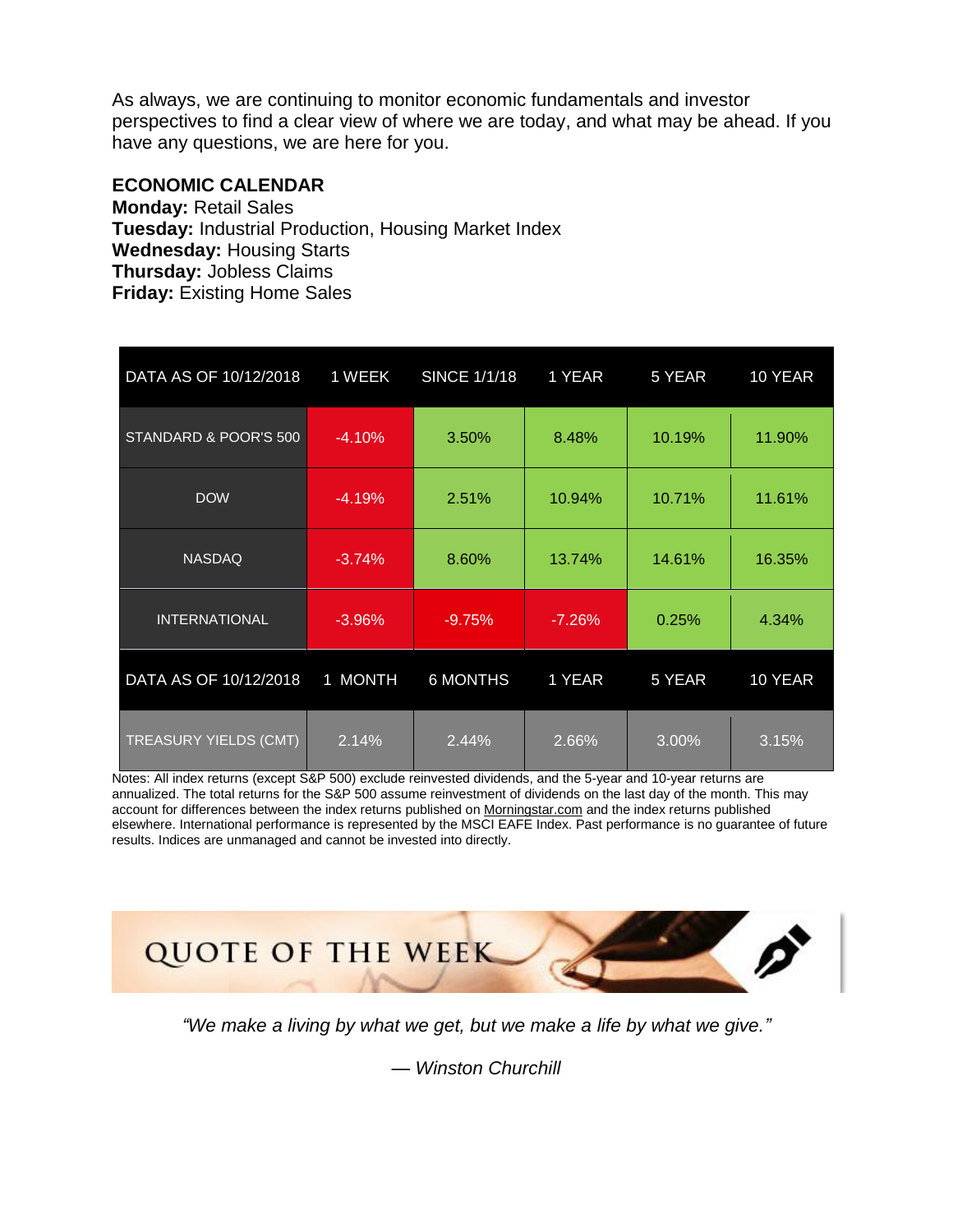

#### **Pumpkin Bread**



Serves 10-12

## **Ingredients:**

1¾ cup all-purpose flour 1 teaspoon baking powder ½ teaspoon baking soda 1½ teaspoon pumpkin pie spice ½ teaspoon kosher salt 1 cup sugar ½ cup unsalted butter, chopped 2 large eggs 1 cup canned pure pumpkin 2 tablespoons milk 1 teaspoon pure vanilla extract

# **Directions:**

- 1. Preheat oven to 350°F.
- 2. Cover an  $8\frac{1}{2}$  x 4 $\frac{1}{2}$ -inch loaf pan with a light coat of grease.
- 3. Lay parchment in the bottom of the pan. Leave at least 1 inch overhanging on both of the longer sides.
- 4. Whisk flour, baking powder, baking soda, pumpkin pie spice, and salt together in a large bowl.
- 5. Put butter in a second bowl and microwave it for 1 minute to melt.
- 6. Add sugar, pumpkin, eggs, milk, and vanilla in the bowl with the butter. Whisk it all together. Then add and mix the flour mixture from the first bowl.
- 7. Pour that mixture into the loaf pan and bake, 45-50 minutes. Test to see if the bread is done by sticking a wooden toothpick into its center. If the toothpick comes out clean, it's ready.
- 8. Let the pan cool on a wire rack for 10 minutes.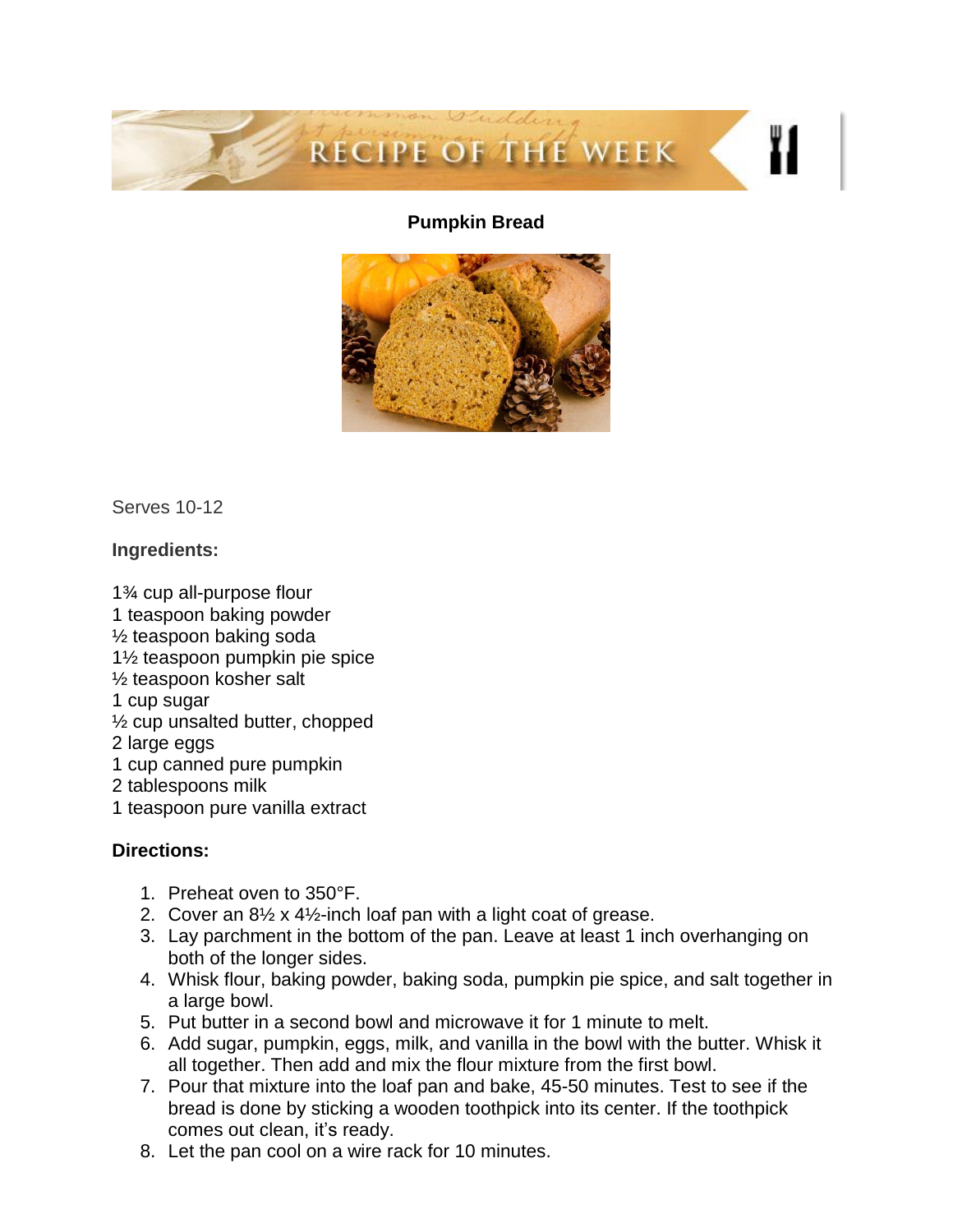9. Use the overhanging parchment paper to remove the bread from the pan to allow it to cool completely.

Recipe adapted from Good Housekeeping<sup>14</sup>



# **IRS Provides Helpful Tools**

Filing your taxes shouldn't be stressful and confusing. The IRS provides online tools and resources to help make taxes less taxing.

Here are the agency's most popular:

- **IRS Free File** allows you to prepare and file your taxes online. IRS Free File is free to anyone with incomes below \$66,000. Learn more at [https://www.irs.gov/filing/e-file-options.](https://www.irs.gov/filing/e-file-options)
- **Direct Deposit** provides you with the opportunity to get your refund more quickly and to have it electronically deposited into your bank account. Go to [https://www.irs.gov/refunds/get-your-refund-faster-tell-irs-to-direct-deposit-your](https://www.irs.gov/refunds/get-your-refund-faster-tell-irs-to-direct-deposit-your-refund-to-one-two-or-three-accounts)[refund-to-one-two-or-three-accounts.](https://www.irs.gov/refunds/get-your-refund-faster-tell-irs-to-direct-deposit-your-refund-to-one-two-or-three-accounts)
- **Where's My Refund?** tells you the status of your refund after you've filed your return. The IRS2Go mobile app allows you to monitor your refund on your phone. Visit [https://www.irs.gov/refunds.](https://www.irs.gov/refunds)
- **IRS Direct Pay** allows you to pay a tax bill from your bank account. For more information, go to [https://www.irs.gov/payments.](https://www.irs.gov/payments)
- **IRS.gov/account** lets you monitor your tax balance. It also permits you to pay your balance online. Go to [https://www.irs.gov/payments/view-your-tax-account.](https://www.irs.gov/payments/view-your-tax-account)
- **Online Payment Agreement** allows you to apply for an installment agreement online if you're unable to pay your taxes all at once. Visit [https://www.irs.gov/payments/online-payment-agreement-application.](https://www.irs.gov/payments/online-payment-agreement-application)

Other details may apply, and you can find more information on the IRS website.

This information is not intended to be a substitute for specific individualized tax advice. We suggest that you discuss your specific tax issues with a qualified tax advisor.

Tip adapted from the IRS.gov<sup>15</sup>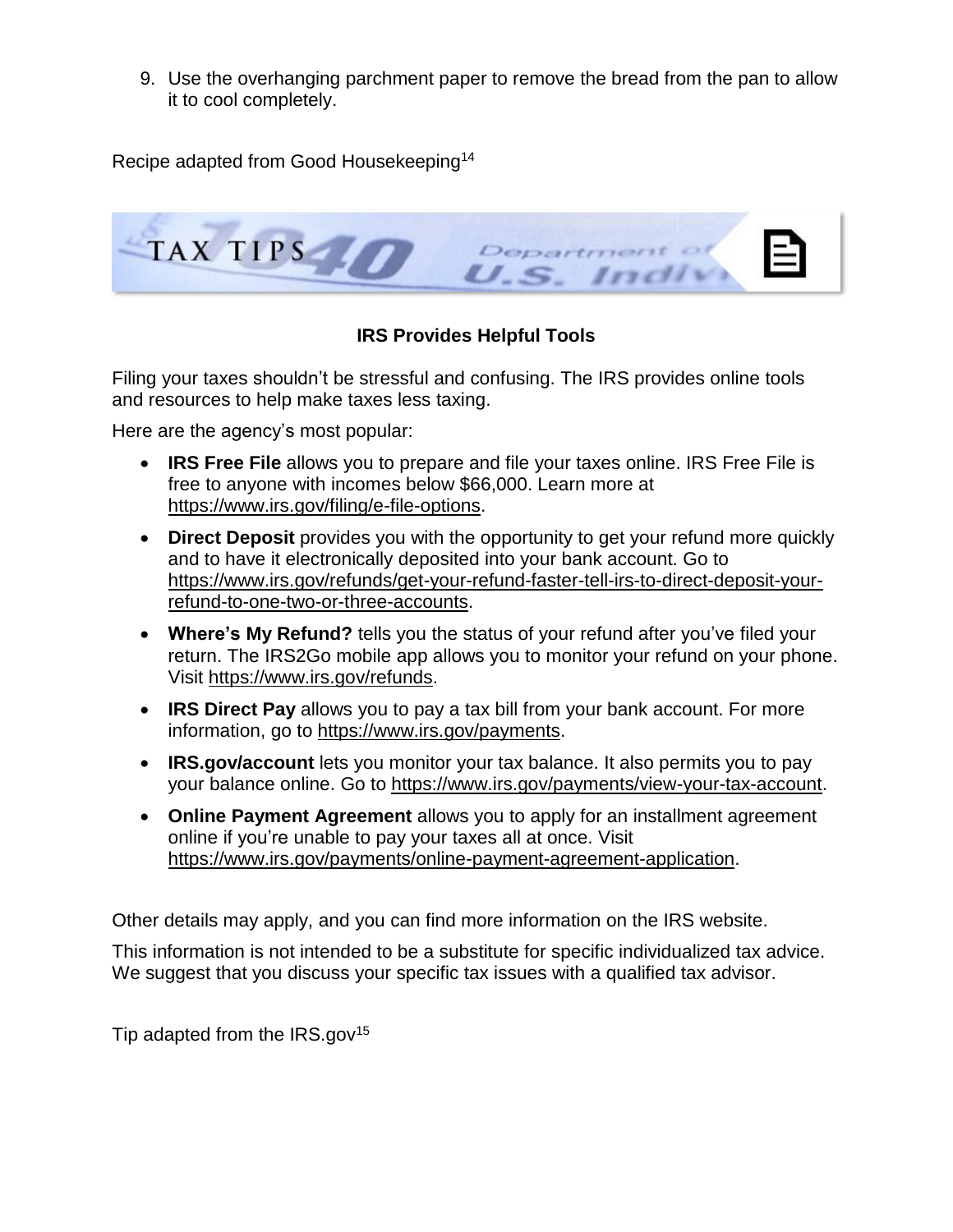

#### **No More Knocking the Knockdowns into the Trees**

You've knocked the ball off the green and under some trees, and now you're faced with a dilemma. You can't shoot the ball over the tree or around the trees. You're only option is to hit a low-flying ball under the trees.

But how?

First, grab a low-lofted club. Next, make an easy, not-quite-full swing. That's it, you may be asking!

Not quite.

There's a trick to this. Which club exactly do you get that will put the right height on the ball to escape the high-grass tree area while staying low enough to clear the tree branches?

The short answer: Practice.

That's probably not what you were hoping to hear, right?

Remember that hitting from the rough will normally lower the ball's trajectory anyway. So, try the shot with long and middle irons or hybrids.

Using each club, aim for a target 100 yards away. With each club, make a mental note how far each ball traveled and how high it went. Next up, change your target range to 75 yards and 125 yards. You'll start developing a sense of what club produces what swing, distance, and height.

Tip adapted from GolfDigest<sup>16</sup>



# **Take a Walk to Get Healthy**

"But the beauty is in the walking—we are betrayed by destinations." Gwyn Thomas, an ailing Welsh writer, may not have himself walked that much in his lifetime, but you get the idea.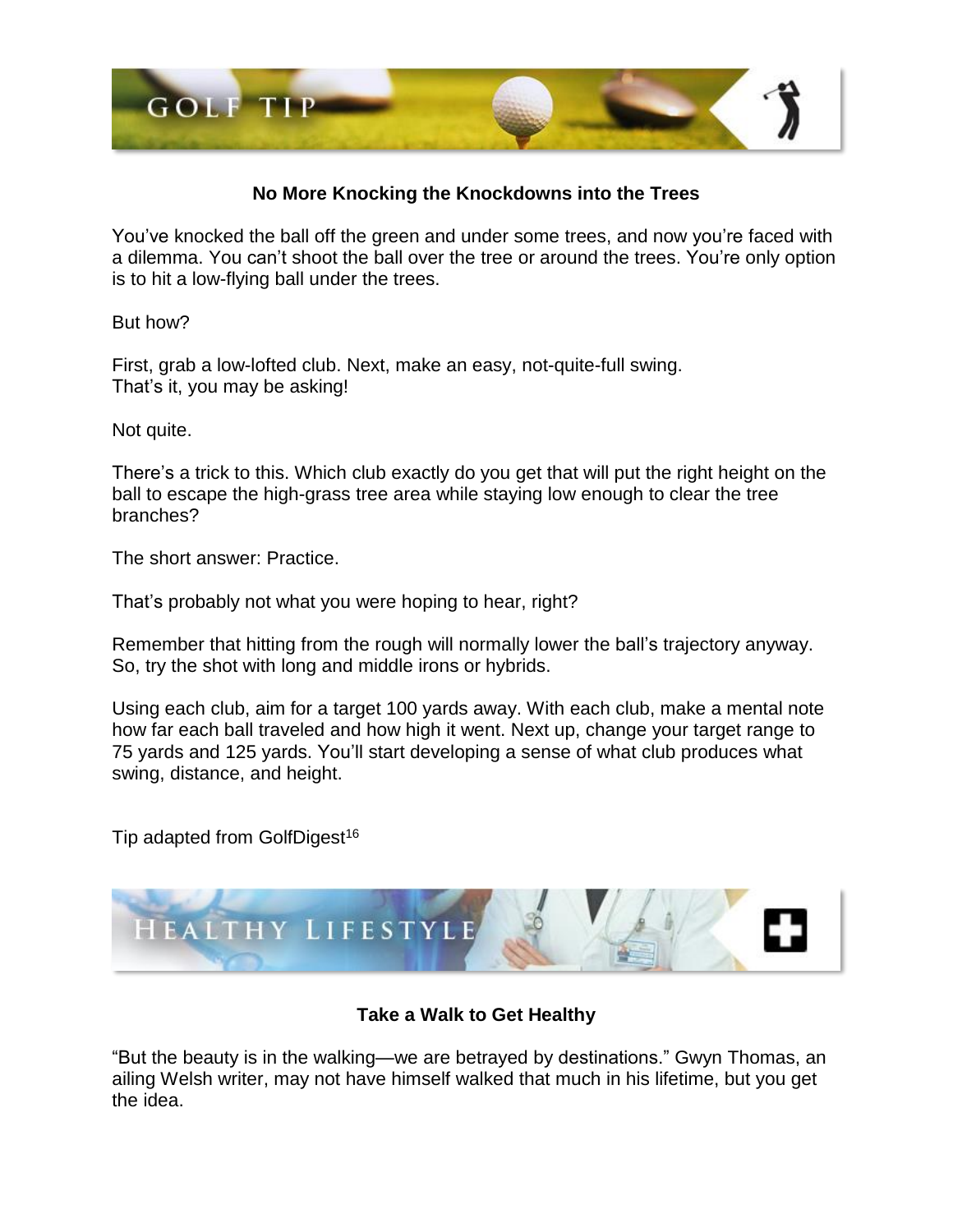Scholars, for centuries, have raved about walking's benefits: physical, intellectual, and even philosophical. Some health care experts even assert that walking is superior to running; you avoid the potential for heel and joint injuries with low-impact walking.

The litany of walking's benefits is long:

- Walking lowers your body mass index. According to one study, those who walked 1,500 steps a day tended to fall in the normal, healthy BMI range.
- One study showed regular walking led to a 7% reduced risk for high blood pressure and high cholesterol.
- Regular walking leads to a 12% lower risk of type 2 diabetes, according to the same study.
- You're going to stay focused and have a better memory, according to a Japanese study on walking by older adults.
- You're going to have less stress and be in a better mood.
- Walking will help you live longer. Several studies showed that people who walked about three hours a week had an 11% reduced risk of premature death compared to their sedentary neighbors.

The deep thinkers are correct: Walking is good. But how do you get more "steps" into your busy routine?

Here are five tips from exercise researchers:

- 1. **Walk, walk, walk**. Walk as much as you can.
- 2. **Pick up the pace**. Brisk walking provides greater benefits.
- 3. **Break it up**. You don't have to do all your walking at once. You can take many short walks throughout your day.
- 4. **Do intervals**. That's short walking sprints. Experts say that's the best way to reduce waist size.
- 5. **Up, up, and away**. Walk uphill. You get double the benefit.

Tips adapted from Consumer Reports<sup>17</sup>



# **Going Green in the Bathroom**

Who'd have thought you could be environmentally friendly in the bathroom? Let's look around to learn more.

Toilets made before 1992 likely use seven gallons of water per flush. Newer toilets can use less than 1.3 gallons per flush. High-efficiency toilets save water.

Older showerheads can pour water at three gallons per minute and sometimes more. Efficient showerheads reduce water use to two gallons or less per minute. Families using efficient fixtures can save about 20,000 gallons annually.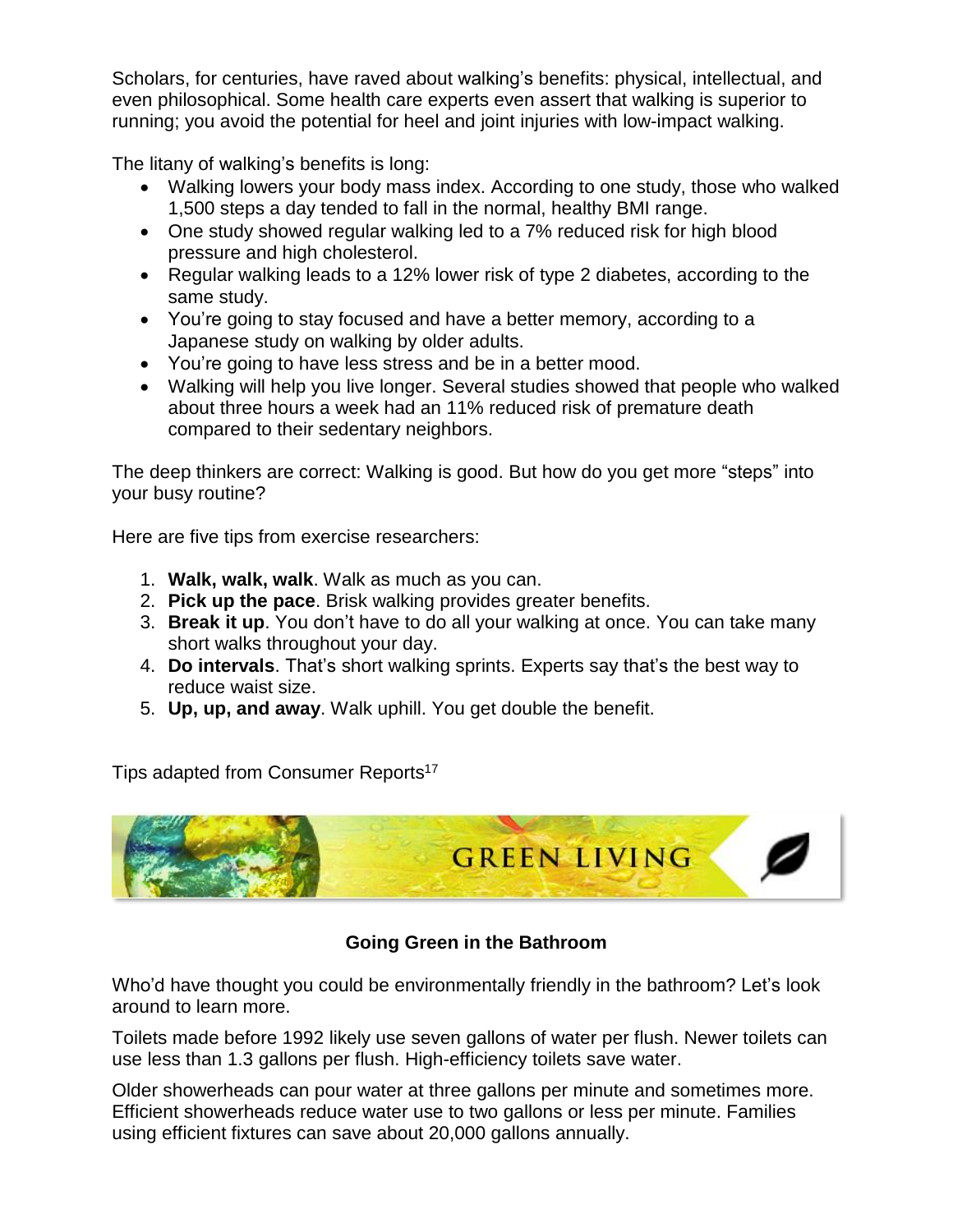A faucet running for five minutes can use the same amount of electricity as a 60-watt light bulb in 14 hours.

It takes 70 gallons to fill a bathtub. A 5-minute shower uses 10-25 gallons of water.

Tip adapted from WWF<sup>18</sup>

#### *Share the Wealth of Knowledge!*

*Please share this market update with family, friends, or colleagues. We love being introduced!*

Securities and Advisory Services offered through LPL Financial, a Registered Investment Advisor. Member FINRA/SIPC.

Investing involves risk including the potential loss of principal. No investment strategy can guarantee a profit or protect against loss in periods of declining values.

Diversification does not guarantee profit nor is it guaranteed to protect assets.

International investing involves special risks such as currency fluctuation and political instability and may not be suitable for all investors.

The Standard & Poor's 500 (S&P 500) is an unmanaged group of securities considered to be representative of the stock market in general.

The Dow Jones Industrial Average is a price-weighted average of 30 significant stocks traded on the New York Stock Exchange and the NASDAQ. The DJIA was invented by Charles Dow back in 1896.

The Nasdaq Composite is an index of the common stocks and similar securities listed on the NASDAQ stock market and is considered a broad indicator of the performance of stocks of technology companies and growth companies.

The MSCI EAFE Index was created by Morgan Stanley Capital International (MSCI) that serves as a benchmark of the performance in major international equity markets as represented by 21 major MSCI indices from Europe, Australia, and Southeast Asia.

The 10-year Treasury Note represents debt owed by the United States Treasury to the public. Since the U.S. Government is seen as a risk-free borrower, investors use the 10-year Treasury Note as a benchmark for the long-term bond market.

Opinions expressed are subject to change without notice and are not intended as investment advice or to predict future performance.

Past performance does not guarantee future results.

You cannot invest directly in an index.

Consult your financial professional before making any investment decision.

Fixed income investments are subject to various risks including changes in interest rates, credit quality, inflation risk, market valuations, prepayments, corporate events, tax ramifications and other factors.

These are the views of Platinum Advisor Strategies, LLC, and not necessarily those of the named representative, Broker dealer or Investment Advisor, and should not be construed as investment advice. Neither the named representative nor the named Broker dealer or Investment Advisor gives tax or legal advice. All information is believed to be from reliable sources; however, we make no representation as to its completeness or accuracy. Please consult your financial advisor for further information.